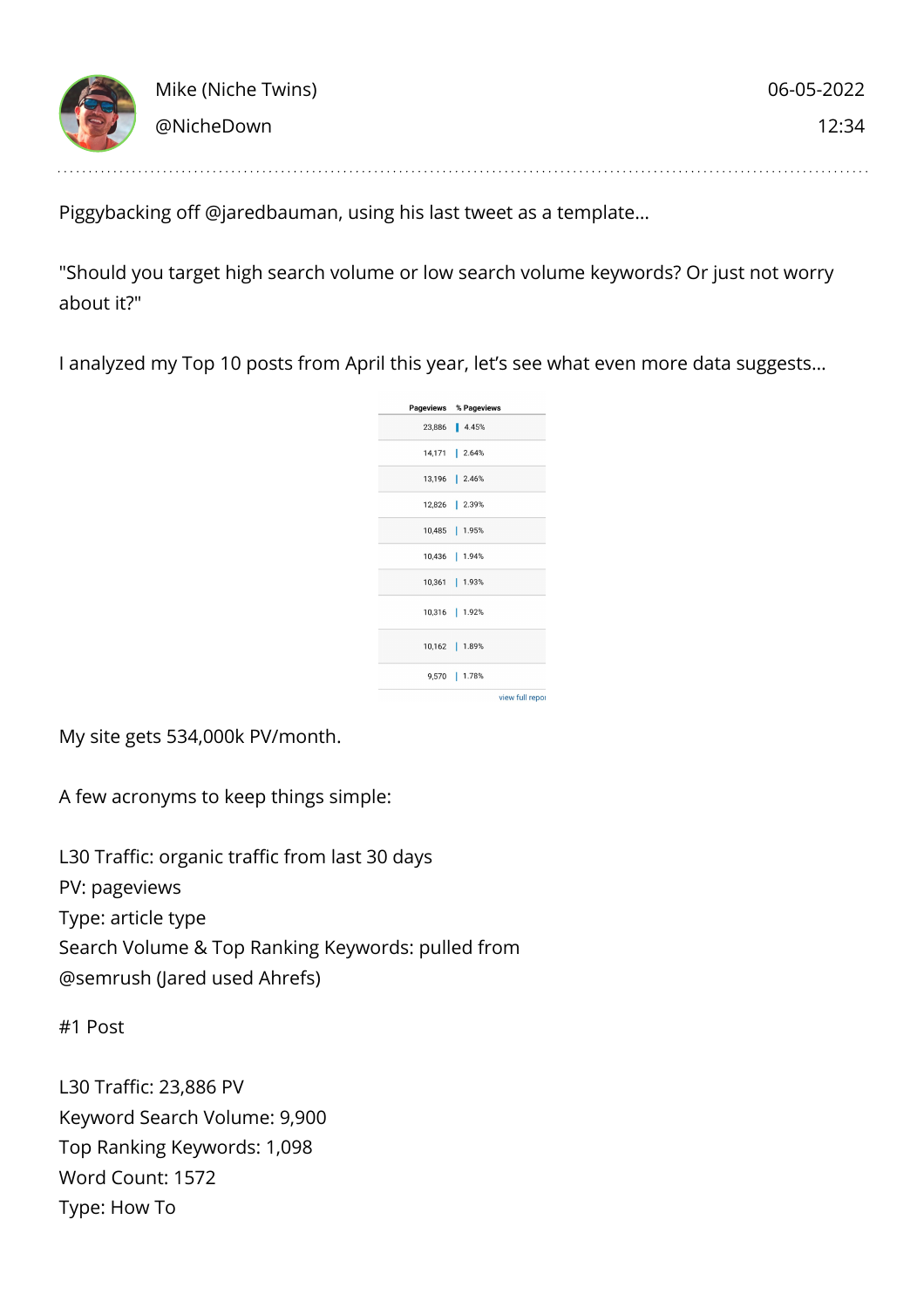#2 Post

L30 Traffic: 14,171 PV Keyword Search Volume: 1,300 Top Ranking Keywords: 2,202 Word Count: 1476 Type: How To

#3 Post

L30 Traffic: 13,196 PV Keyword Search Volume: 1,300 Top Ranking Keywords: 1,187 Word Count: 1303 Type: How To

#4 Post

L30 Traffic: 12,826 PV Keyword Search Volume: 4,400 Top Ranking Keywords: 1,156 Word Count: 1577 Type: How To

#5 Post

L30 Traffic: 10,485 PV Keyword Search Volume: 6,600 Top Ranking Keywords: 1,544 Word Count: 1537 Type: How To

#6 Post

L30 Traffic: 10,436 PV Keyword Search Volume: 720 Top Ranking Keywords: 400 Word Count: 1993 Type: How To

#7 Post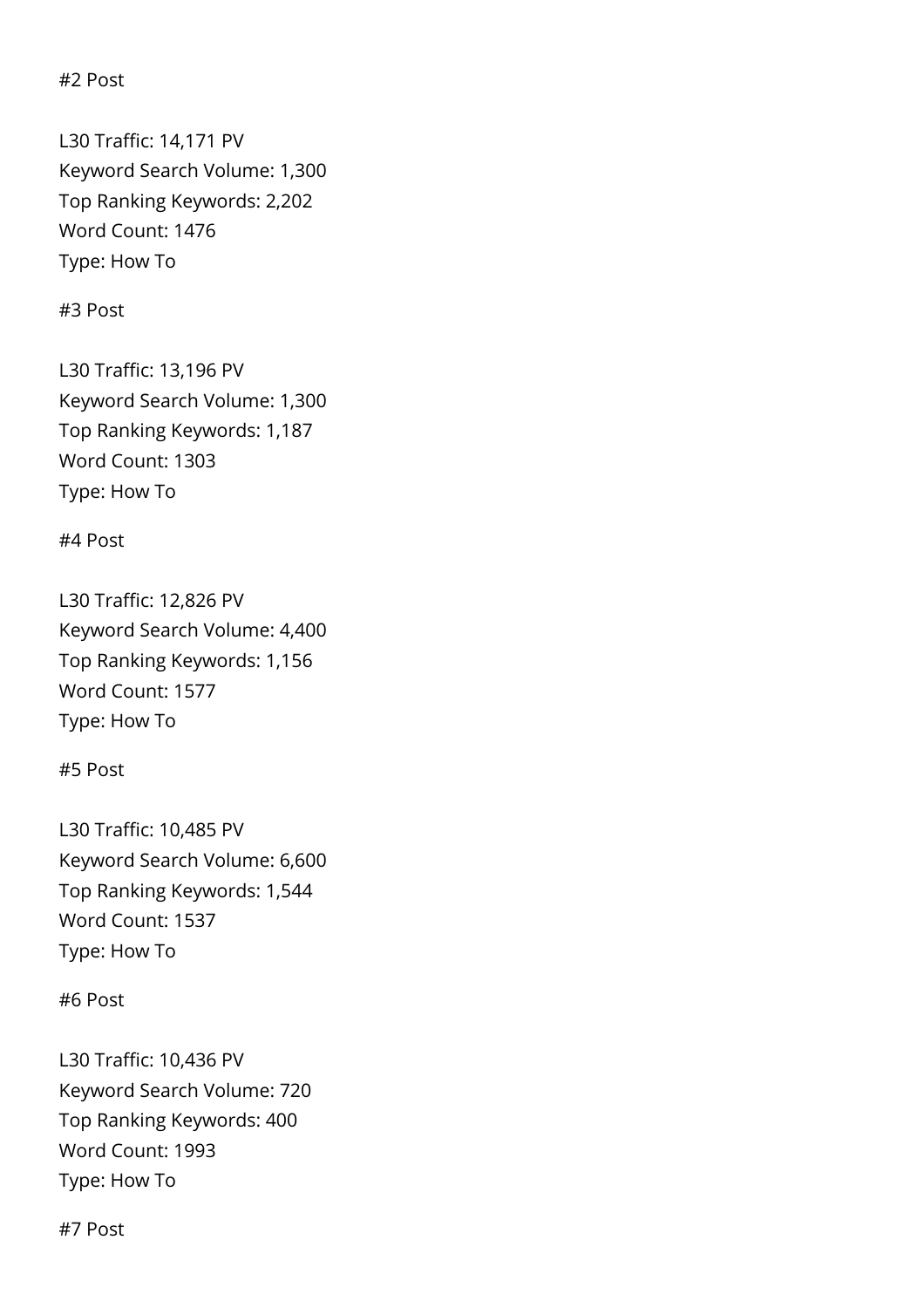L30 Traffic: 10,361 PV Keyword Search Volume: 90 Top Ranking Keywords: 510 Word Count: 1193 Type: How To

#8 Post

L30 Traffic: 10,316 PV Keyword Search Volume: 2,900 Top Ranking Keywords: 1,611 Word Count: 1051 Type: How To

#9 Post

L30 Traffic: 10,162 PV Keyword Search Volume: 2,900 Top Ranking Keywords: 481 Word Count: 1063 Type: How To

#10 Post

L30 Traffic: 9,570 PV Keyword Search Volume: 590 Top Ranking Keywords: 1,966 Word Count: 1857 Type: How To

Takeaways:

1) Semrush (like all keyword tools!) underestimated the search volume of EVERY single keyword. Sometimes dramatically so (Semrush shows 90 volume for a keyword that drives 10,361 pageviews a month!)

Use keyword tools as an additional data point, don't live and die by them. They can help you find some great topics, but do not ignore keywords simply because the tool is showing low volume. Often these are GOLDEN nuggets.